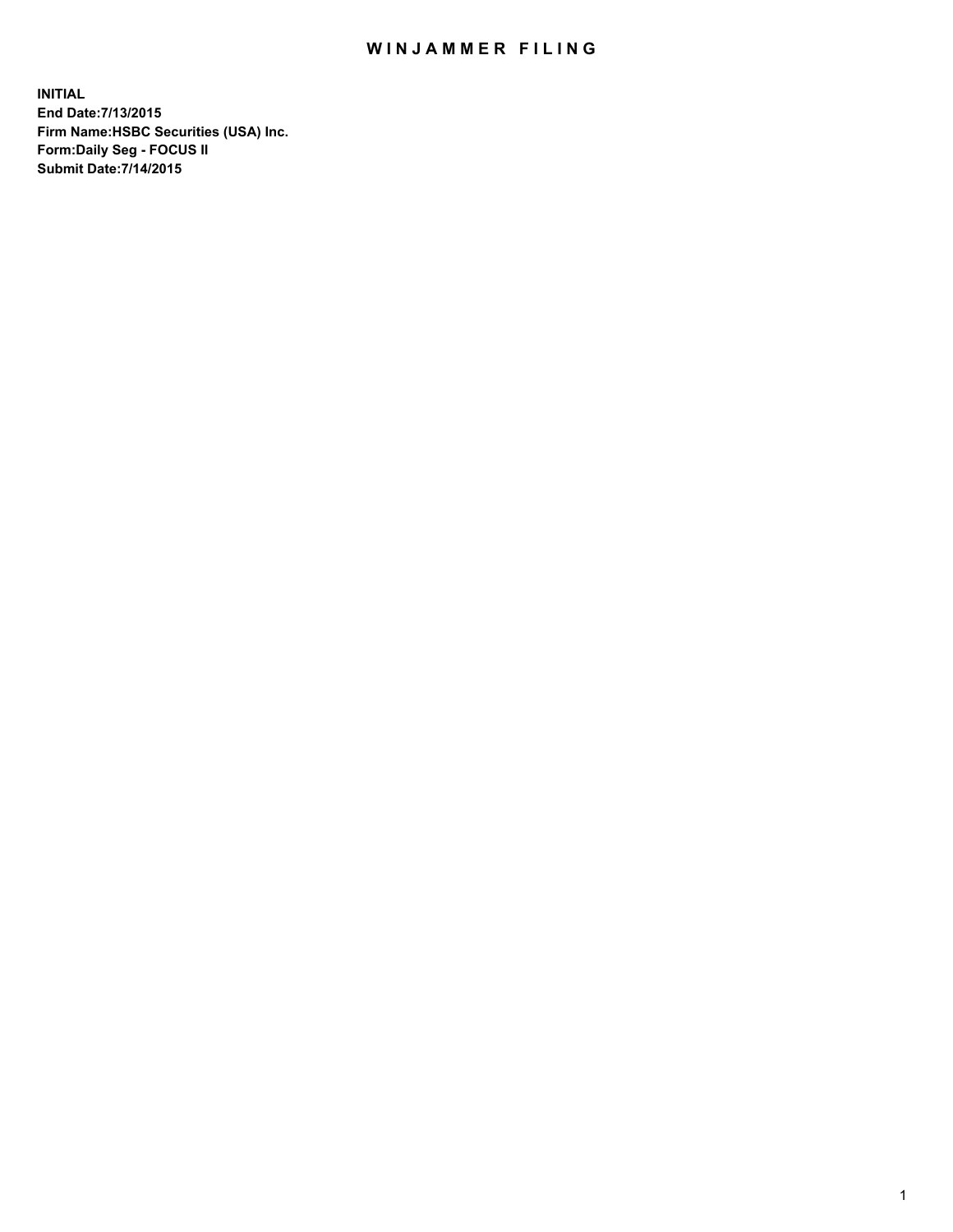## **INITIAL End Date:7/13/2015 Firm Name:HSBC Securities (USA) Inc. Form:Daily Seg - FOCUS II Submit Date:7/14/2015 Daily Segregation - Cover Page**

| Name of Company<br><b>Contact Name</b><br><b>Contact Phone Number</b><br><b>Contact Email Address</b>                                                                                                                                                                                                                          | <b>HSBC Securities (USA) Inc.</b><br><b>Steven Richardson</b><br>212-525-6445<br>steven.richardson@us.hsbc.com |
|--------------------------------------------------------------------------------------------------------------------------------------------------------------------------------------------------------------------------------------------------------------------------------------------------------------------------------|----------------------------------------------------------------------------------------------------------------|
| FCM's Customer Segregated Funds Residual Interest Target (choose one):<br>a. Minimum dollar amount: ; or<br>b. Minimum percentage of customer segregated funds required:%; or<br>c. Dollar amount range between: and; or<br>d. Percentage range of customer segregated funds required between: % and %.                        | 50,000,000<br>0 <sub>0</sub><br>0 <sub>0</sub>                                                                 |
| FCM's Customer Secured Amount Funds Residual Interest Target (choose one):<br>a. Minimum dollar amount: ; or<br>b. Minimum percentage of customer secured funds required:%; or<br>c. Dollar amount range between: and; or<br>d. Percentage range of customer secured funds required between:% and%.                            | 10,000,000<br><u>0</u><br>0 <sub>0</sub><br>0 <sub>0</sub>                                                     |
| FCM's Cleared Swaps Customer Collateral Residual Interest Target (choose one):<br>a. Minimum dollar amount: ; or<br>b. Minimum percentage of cleared swaps customer collateral required:% ; or<br>c. Dollar amount range between: and; or<br>d. Percentage range of cleared swaps customer collateral required between:% and%. | 70,000,000<br>00<br><u>00</u>                                                                                  |

Attach supporting documents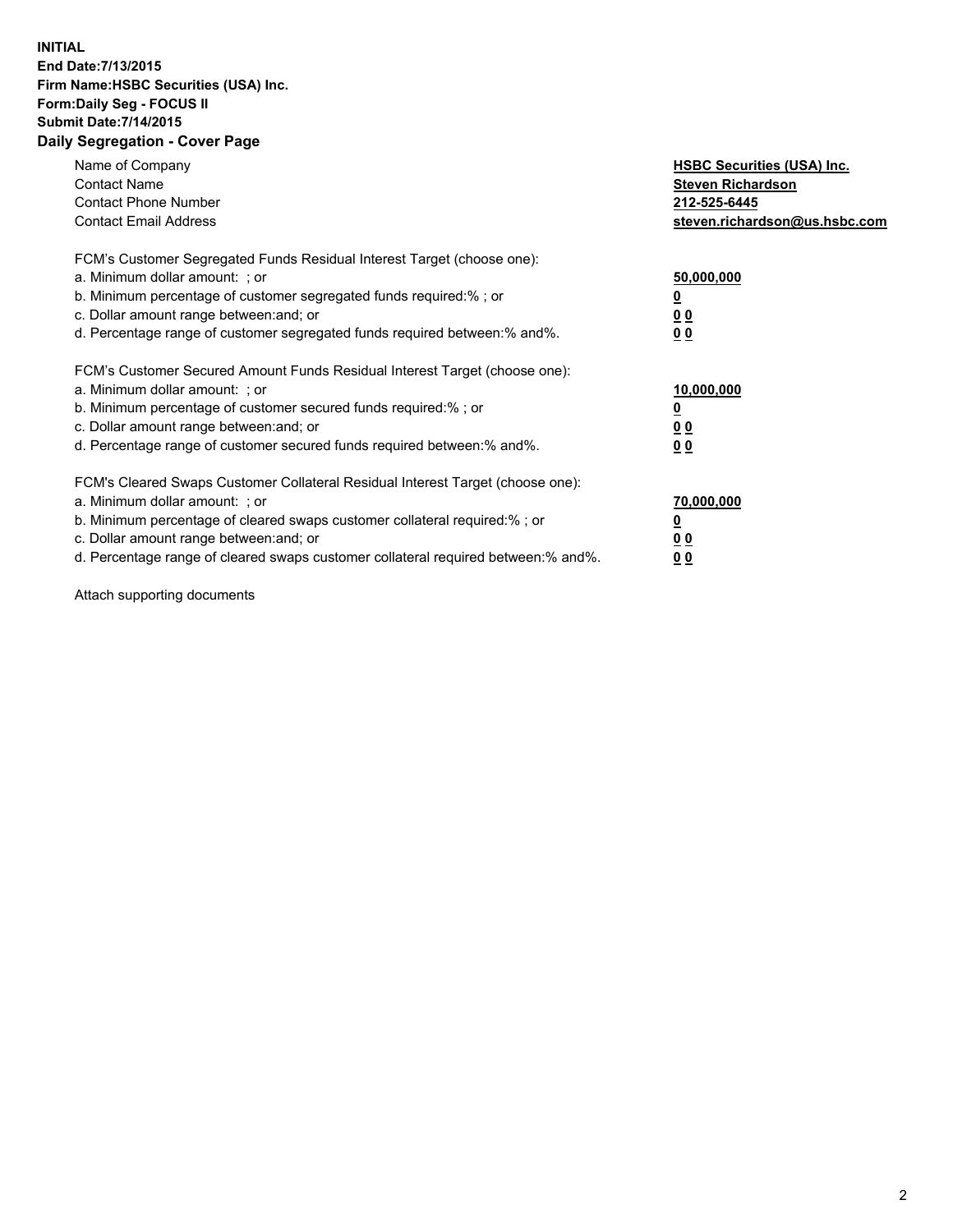**INITIAL End Date:7/13/2015 Firm Name:HSBC Securities (USA) Inc. Form:Daily Seg - FOCUS II Submit Date:7/14/2015 Daily Segregation - Secured Amounts**

Foreign Futures and Foreign Options Secured Amounts Amount required to be set aside pursuant to law, rule or regulation of a foreign government or a rule of a self-regulatory organization authorized thereunder **0** [7305] 1. Net ledger balance - Foreign Futures and Foreign Option Trading - All Customers A. Cash **65,168,954** [7315] B. Securities (at market) **39,414,802** [7317] 2. Net unrealized profit (loss) in open futures contracts traded on a foreign board of trade **-4,679,421** [7325] 3. Exchange traded options a. Market value of open option contracts purchased on a foreign board of trade **0** [7335] b. Market value of open contracts granted (sold) on a foreign board of trade **0** [7337] 4. Net equity (deficit) (add lines 1. 2. and 3.) **99,904,335** [7345] 5. Account liquidating to a deficit and account with a debit balances - gross amount **1,402,433** [7351] Less: amount offset by customer owned securities **-1,402,433** [7352] **0** [7354] 6. Amount required to be set aside as the secured amount - Net Liquidating Equity Method (add lines 4 and 5) **99,904,335** [7355] 7. Greater of amount required to be set aside pursuant to foreign jurisdiction (above) or line 6. **99,904,335** [7360] FUNDS DEPOSITED IN SEPARATE REGULATION 30.7 ACCOUNTS 1. Cash in banks A. Banks located in the United States **29,335,453** [7500] B. Other banks qualified under Regulation 30.7 **0** [7520] **29,335,453** [7530] 2. Securities A. In safekeeping with banks located in the United States **39,414,802** [7540] B. In safekeeping with other banks qualified under Regulation 30.7 **0** [7560] **39,414,802** [7570] 3. Equities with registered futures commission merchants A. Cash **0** [7580] B. Securities **0** [7590] C. Unrealized gain (loss) on open futures contracts **0** [7600] D. Value of long option contracts **0** [7610] E. Value of short option contracts **0** [7615] **0** [7620] 4. Amounts held by clearing organizations of foreign boards of trade A. Cash **0** [7640] B. Securities **0** [7650] C. Amount due to (from) clearing organization - daily variation **0** [7660] D. Value of long option contracts **0** [7670] E. Value of short option contracts **0** [7675] **0** [7680] 5. Amounts held by members of foreign boards of trade A. Cash **73,505,996** [7700] B. Securities **0** [7710] C. Unrealized gain (loss) on open futures contracts **-4,679,421** [7720] D. Value of long option contracts **0** [7730] E. Value of short option contracts **0** [7735] **68,826,575** [7740] 6. Amounts with other depositories designated by a foreign board of trade **0** [7760] 7. Segregated funds on hand **0** [7765] 8. Total funds in separate section 30.7 accounts **137,576,830** [7770] 9. Excess (deficiency) Set Aside for Secured Amount (subtract line 7 Secured Statement Page 1 from Line 8) **37,672,495** [7380] 10. Management Target Amount for Excess funds in separate section 30.7 accounts **10,000,000** [7780] 11. Excess (deficiency) funds in separate 30.7 accounts over (under) Management Target **27,672,495** [7785]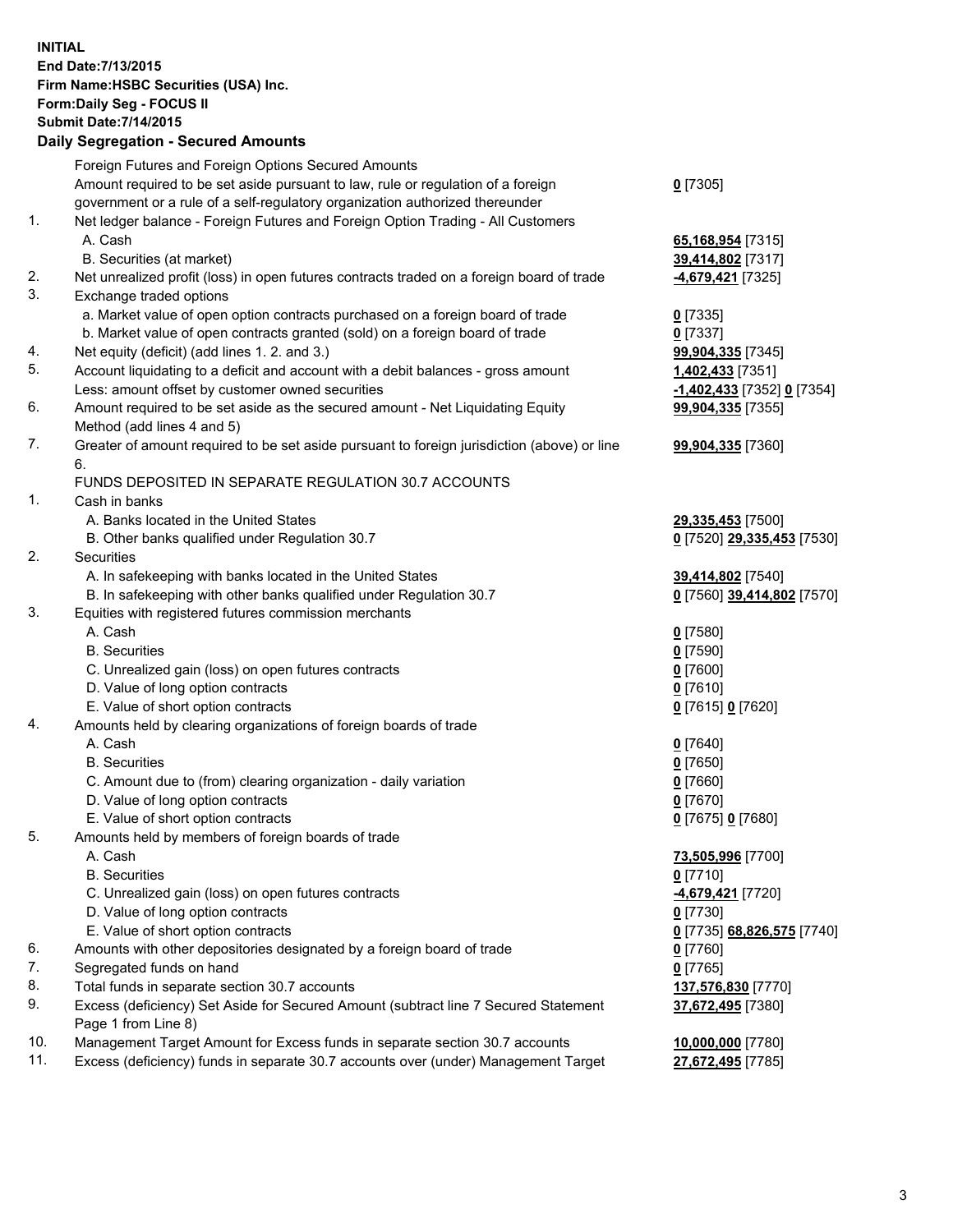**INITIAL End Date:7/13/2015 Firm Name:HSBC Securities (USA) Inc. Form:Daily Seg - FOCUS II Submit Date:7/14/2015 Daily Segregation - Segregation Statement** SEGREGATION REQUIREMENTS(Section 4d(2) of the CEAct) 1. Net ledger balance A. Cash **343,818,213** [7010] B. Securities (at market) **671,112,499** [7020] 2. Net unrealized profit (loss) in open futures contracts traded on a contract market **98,812,646** [7030] 3. Exchange traded options A. Add market value of open option contracts purchased on a contract market **108,695,929** [7032] B. Deduct market value of open option contracts granted (sold) on a contract market **-5,092,100** [7033] 4. Net equity (deficit) (add lines 1, 2 and 3) **1,217,347,187** [7040] 5. Accounts liquidating to a deficit and accounts with debit balances - gross amount **1,488,707** [7045] Less: amount offset by customer securities **-1,488,610** [7047] **97** [7050] 6. Amount required to be segregated (add lines 4 and 5) **1,217,347,284** [7060] FUNDS IN SEGREGATED ACCOUNTS 7. Deposited in segregated funds bank accounts A. Cash **15,792,903** [7070] B. Securities representing investments of customers' funds (at market) **0** [7080] C. Securities held for particular customers or option customers in lieu of cash (at market) **97,630,922** [7090] 8. Margins on deposit with derivatives clearing organizations of contract markets A. Cash **27,062,321** [7100] B. Securities representing investments of customers' funds (at market) **384,625,000** [7110] C. Securities held for particular customers or option customers in lieu of cash (at market) **573,481,577** [7120] 9. Net settlement from (to) derivatives clearing organizations of contract markets **33,865,483** [7130] 10. Exchange traded options A. Value of open long option contracts **108,695,929** [7132] B. Value of open short option contracts **-5,092,100** [7133] 11. Net equities with other FCMs A. Net liquidating equity **78,643,490** [7140] B. Securities representing investments of customers' funds (at market) **0** [7160] C. Securities held for particular customers or option customers in lieu of cash (at market) **0** [7170] 12. Segregated funds on hand **0** [7150] 13. Total amount in segregation (add lines 7 through 12) **1,314,705,525** [7180] 14. Excess (deficiency) funds in segregation (subtract line 6 from line 13) **97,358,241** [7190] 15. Management Target Amount for Excess funds in segregation **50,000,000** [7194] 16. Excess (deficiency) funds in segregation over (under) Management Target Amount **47,358,241** [7198]

Excess